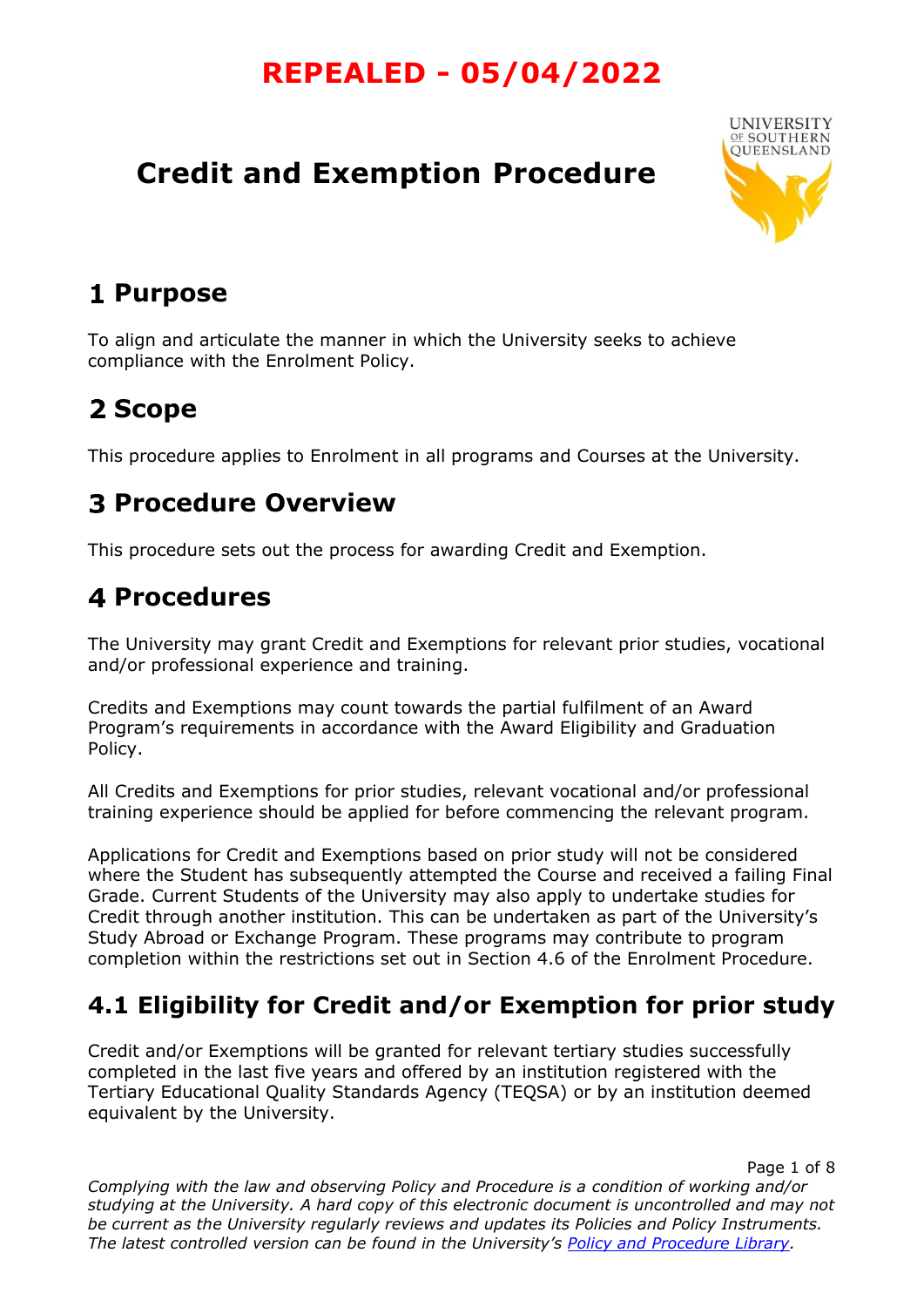Credit and/or Exemptions may be granted for relevant tertiary studies successfully completed in the last 10 years offered by an institution registered with TEQSA or by an institution deemed equivalent by the University.

Credit and/or Exemptions may be granted towards postgraduate Coursework Programs where:

- The Coursework that forms the basis of the claim is equivalent to the level of the Credit and/or Exemption being sought.
- The Coursework did not constitute a component of an already completed Award Program and is being sought towards an additional lesser Award.
- The Coursework has not previously been studied at the University and resulted in a failing Grade.
- Completed Coursework has been documented in accordance with the requirements of the program.

#### **4.2 Eligibility for Credit and/or Exemptions for vocational and/or professional training experience**

Credit and/or Exemptions may be granted on the basis of relevant vocational and/or professional training experience.

### **4.3 Applying for Credit and/or Exemption**

Applications for Credit and/or Exemptions are strongly encouraged to be made at the time of:

- applying for Admission to the University;
- transferring between University programs;
- successful completion of Cross-institutional Study; or
- successful completion of a Study Abroad or Exchange Program;
- the University reserves the right to request the original documents, and the right to contact institutions and agencies for additional information and/or verification of the authenticity of credentials.

Domestic and International Students must submit an application for Credit and/or Exemption using the Application for Credit/Exemption Form and submitting the completed form with any relevant documentation to the section of the University identified on the form.

Overseas Applicants to the University are requested to apply for Credits and/or Exemptions during the Admissions process.

Page 2 of 8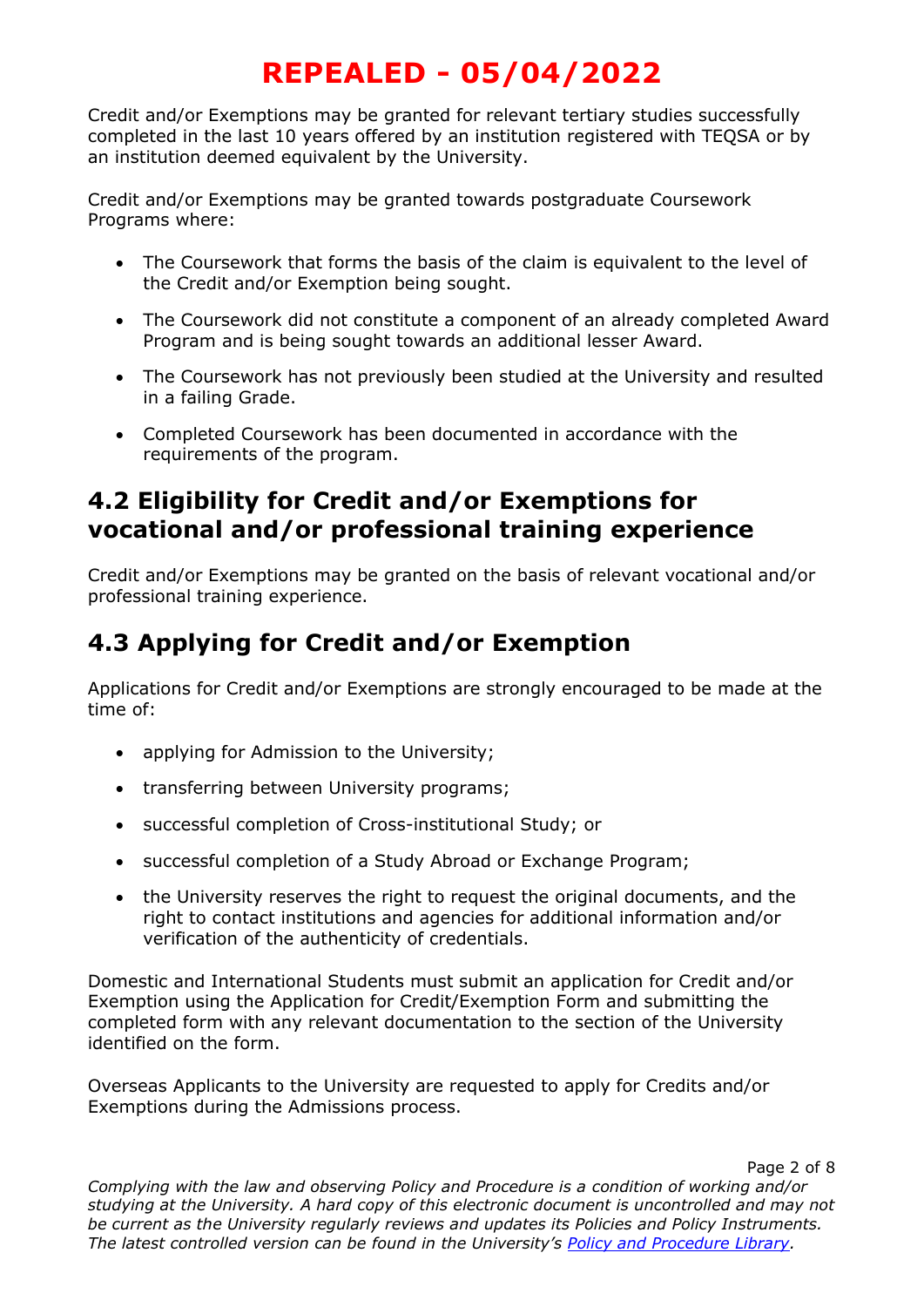If applying for Credit and/or Exemptions for a Course(s) in which the Student is currently enrolled, the Student must do so at least two weeks prior to the Census Date of that Semester or teaching period.

Applicants for Credit and/or Exemptions should:

- 1. Check the University Handbook to confirm the maximum time allowed to complete their program.
- 2. Enrol in Courses on the basis that their application for Credit and/or Exemptions will be approved. If the Credit or Exemption is not approved it is the responsibility of the Student to alter their Enrolment accordingly.
- 3. Supply the following if applying on the basis of relevant prior study:
	- a. a copy of the academic transcript of their past academic record/s indicating the Course/subject(s) completed, year completed and Grade obtained (including details of grading system), and weighting of the Course/subject(s) as a portion of the total program;
	- b. a copy the Course/subject(s) description, including the syllabus or Handbook outline; and
	- c. any other information required by the Academic Division and any other information considered relevant by the Applicant.
- 4. Supply the following if applying on the basis of relevant vocational and/or professional training experience:
	- a. Documentation (letter from employer, resume or other documentation as requested) to show that they have met the objectives of the Course(s). Applicants should individually address each objective for every Course for which they are applying for Credit and/or Exemptions.
	- b. Any other information required by the Academic Division and any other information considered relevant by the Applicant.
- 5. Applicants may withdraw their application for Credit and/or Exemption by written request to [usq.support@usq.edu.au](mailto:usq.support@usq.edu.au) at any time prior to the Credit and/or Exemption/s being approved and published in the Student Centre.

#### **4.4 Notice of Decision for an application for Credit and/or Exemption**

- 1. Applications will be assessed by the Academic Division and approved by the relevant Head of School.
- 2. Applicants who have not yet been accepted into a University program or have not been issued a Letter of Offer will receive an email notification of the outcome of their application for Credit and/or Exemptions once processed.

Page 3 of 8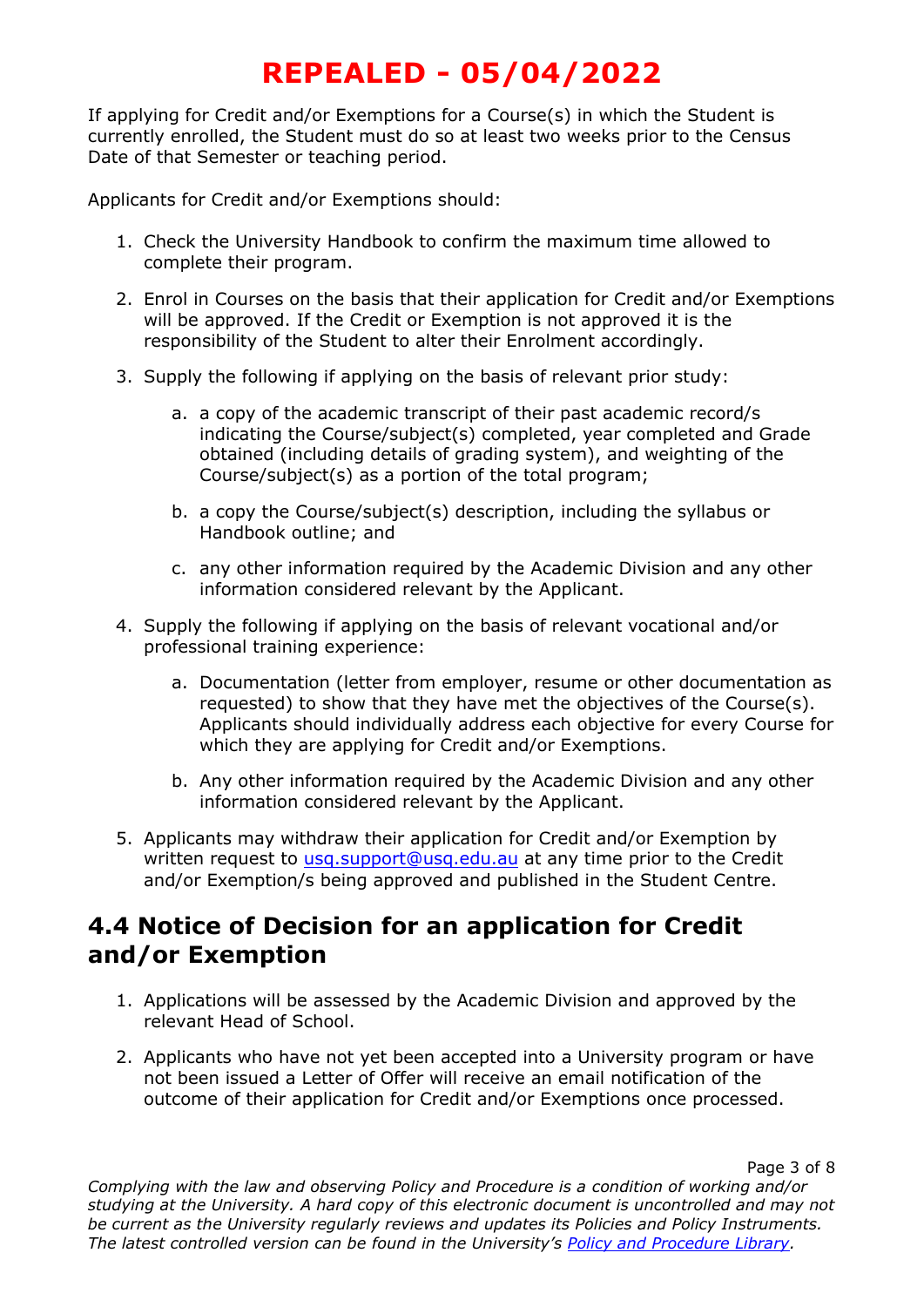- 3. Overseas Applicants to the University will be advised of the outcome of their application for Credit and/or Exemptions via their Letter of Offer from the University.
- 4. Students who have been accepted into a program at the University will receive a Notice of their application for Credit and/or Exemptions once processed.

#### **4.5 Maximum Allowances for Credit/Exemptions**

Limits on Credits/Exemptions for Students enrolled in an undergraduate program are set out in the table below. For double degree programs and combined degree programs, the total Units reflect Credit given in the program structure, hence the reduced number of Credits available.

| Total Units in a single undergraduate<br>program              | <b>Maximum Number of Credits/Exemptions</b> |
|---------------------------------------------------------------|---------------------------------------------|
| $\overline{4}$                                                | $\overline{2}$                              |
| 8                                                             | 4                                           |
| 16                                                            | 8                                           |
| 24                                                            | 16                                          |
| 32                                                            | 24                                          |
| 40                                                            | 32                                          |
| Total Units in a double/combined USQ<br>undergraduate program | <b>Maximum Number of Credits/Exemptions</b> |
| 32 (already reduced from 48)                                  | 16                                          |
| 40 (already reduced from 56)                                  | 24                                          |

Limits on Credits/Exemptions for Students enrolled in a postgraduate program are set out in the table below.

| Total Units in a postgraduate program | <b>Maximum Number of Credits/Exemptions</b> |
|---------------------------------------|---------------------------------------------|
| 4                                     | ว                                           |
| 8                                     | 4                                           |
| 12                                    | 6                                           |
| 16                                    | 8                                           |
| 24                                    | 12                                          |

Maximum Credit limits do not apply:

Page 4 of 8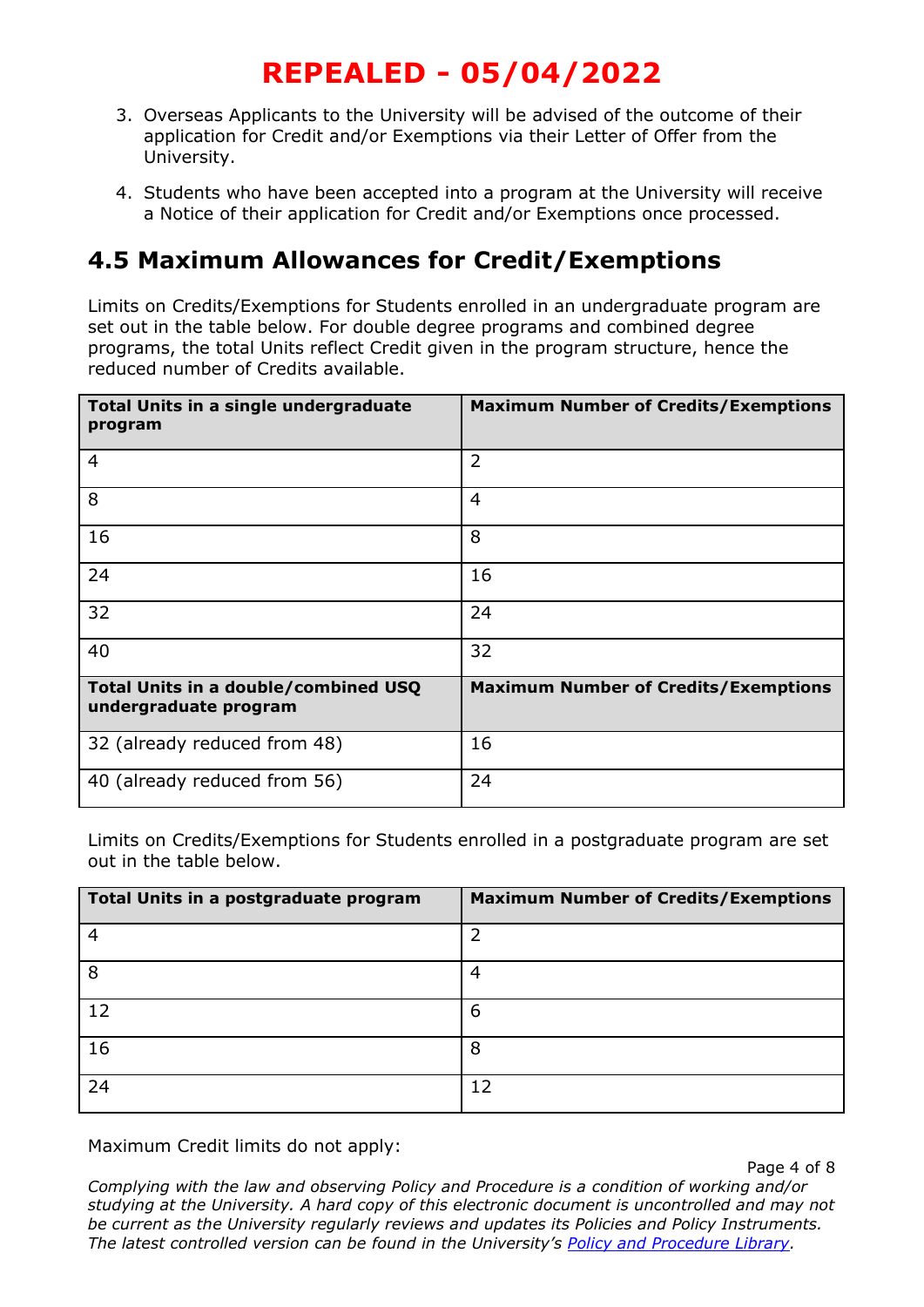- 1. when the study has been completed at the University in a suite of Nested Qualifications or the Credit is being transferred to a University exit Award
- 2. to current Students who have not completed the requirements of their current program and who apply for an internal transfer into another University program with Courses in common, except where the structure of the program into which they transfer limits the amount of Credit that could be applied to the Award;
- 3. to transition arrangements between cognate existing and newly approved Awards.

Where a Student has successfully completed the requirements of an eight unit graduate diploma at the University within the last three years, Credit and/or Exemptions of eight units will normally be granted towards an articulating 12 unit masters program.

#### **4.6 Administration of successful applications for Credit and/or Exemption**

Successful applications for Credit and/or Exemptions will be shown on the Student's academic record:

- the Grade 'E' granted through Credit of Unit value (for a specific Course or Courses) ; or
- the Grade 'K' granted for block Exemptions through Credit of Unit value (for a group of Courses). This will indicate that such Courses may be used to satisfy the pre-requisite requirements in the program or one or more of the structural elements of the program (e.g. Core Course, Major, Minor, Specialisation etc).

Where Applicants are granted more than 12 Units of Credit and/or Exemptions from the Courses in a program they will be provided with a statement advising them of the Courses remaining for them to complete to be eligible for the Award. Similar statements may be provided if a lesser number of Credits and/or Exemptions are granted.

Students who have successfully completed Courses offered by the University and which Courses have not contributed to a completed program will, on Admission to a new program, have all such relevant Courses and Grades transferred to the new program, subject to the Student making application to do so and to any specific restrictions contained in the rules of the Academic Division.

Normally only those Courses which have been completed within the five years prior to Admission to a new program will be transferred with Grade to the new program.

A Course which is transferred to a new program will have the Grade changed to 'T - Transfer to another University program' under the original program where the Course was first studied. The original Grade the Student received for that Course(s) will only show under the new program and will contribute to the GPA under the new program only.

*Complying with the law and observing Policy and Procedure is a condition of working and/or studying at the University. A hard copy of this electronic document is uncontrolled and may not be current as the University regularly reviews and updates its Policies and Policy Instruments. The latest controlled version can be found in the University's [Policy and Procedure Library.](http://policy.usq.edu.au/)*

Page 5 of 8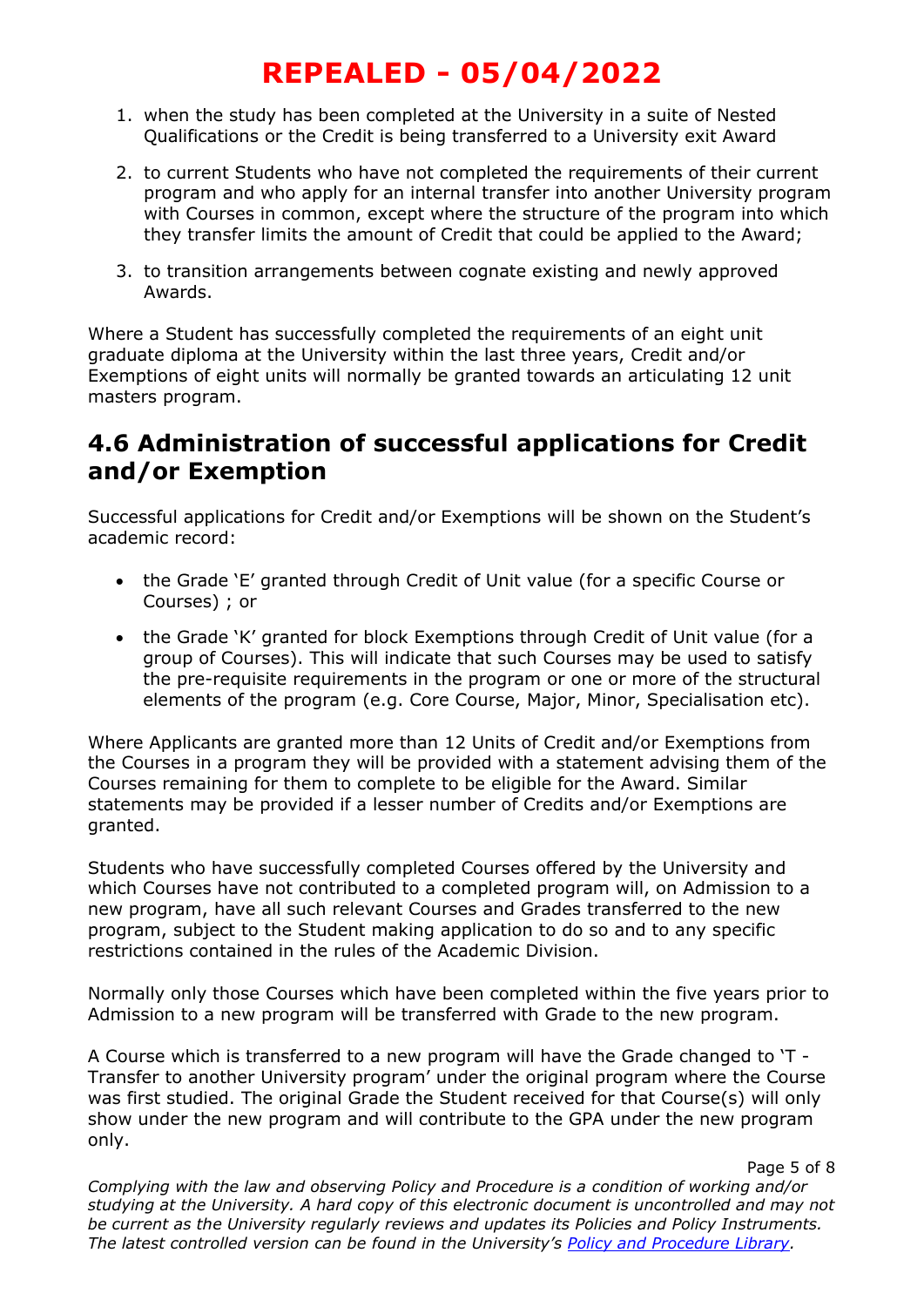#### **4.7 Rescinding of Credits and/or Exemptions**

The relevant Head of School may rescind a previously approved Credit and/or Exemptions where:

- an error has been made in assessing an application;
- the documentation provided by the Student is incomplete, fraudulent, misleading or invalid; or
- a Student changes a structural element within their program, such as a Major, Minor, Specialisation or academic plan, and the Exemption is no longer relevant to the new structural element

#### **4.8 Grievances**

A University Applicant or Student who is dissatisfied with the outcome of a Credit application may request a Review of Decision in accordance with section 4.4 of the Student Grievance Resolution Procedure.

### **References**

Nil.

### **Schedules**

This procedure must be read in conjunction with its subordinate schedules as provided in the table below.

## **Procedure Information**

| <b>Accountable Officer</b>             | Deputy Vice-Chancellor (Academic) |
|----------------------------------------|-----------------------------------|
| <b>Responsible Officer</b>             | Executive Deans (BELA/HES)        |
| <b>Policy Type</b>                     | <b>University Procedure</b>       |
| <b>Policy Suite</b>                    | <b>Enrolment Policy</b>           |
| <b>Subordinate</b><br><b>Schedules</b> |                                   |
| <b>Approved Date</b>                   | 24/8/2021                         |
| <b>Effective Date</b>                  | 24/8/2021                         |
| <b>Review Date</b>                     | 1/4/2015                          |

Page 6 of 8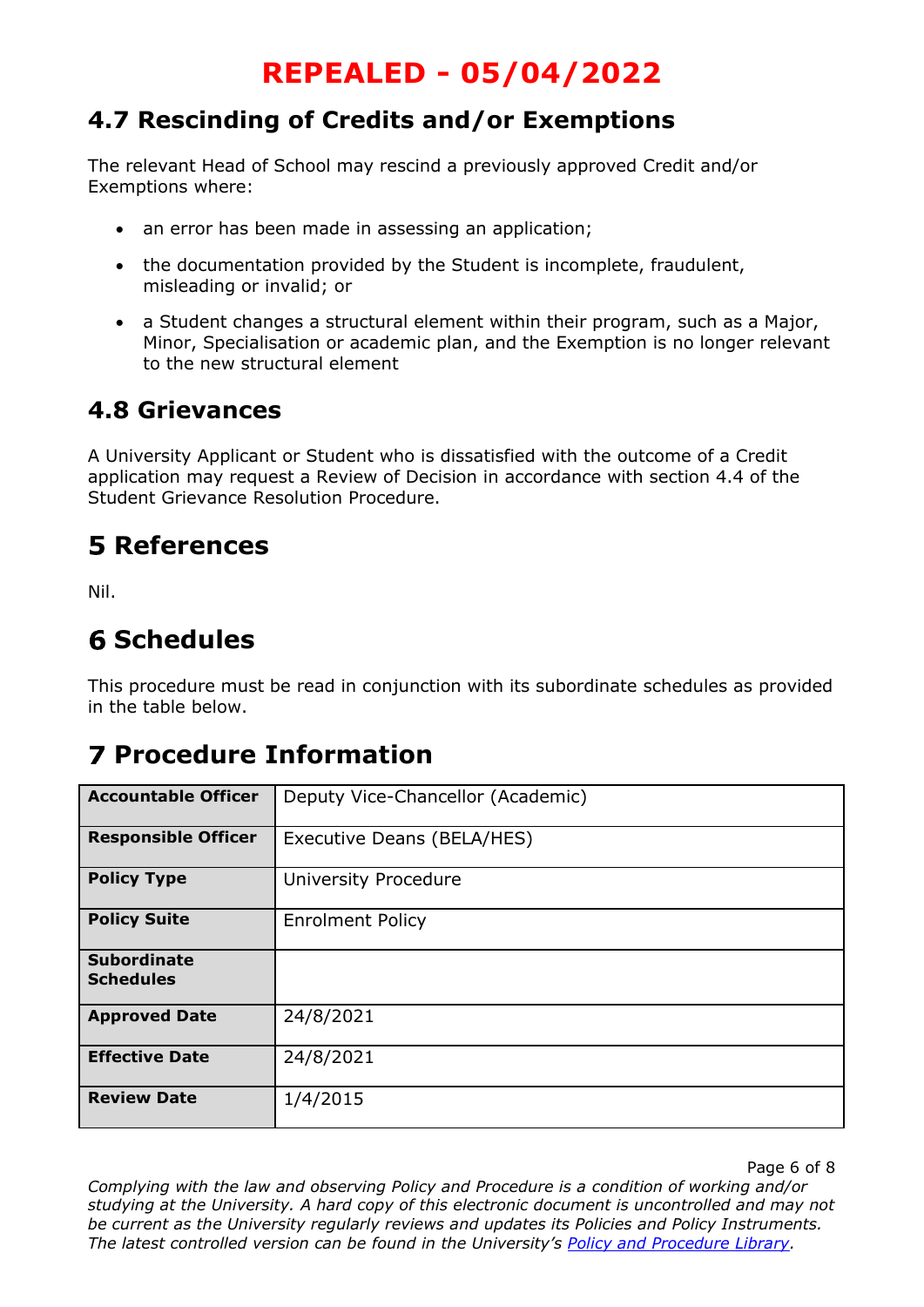| <b>Relevant Legislation</b>               | <b>Administrative Appeals Tribunal Act (1975)</b>                                                     |  |
|-------------------------------------------|-------------------------------------------------------------------------------------------------------|--|
|                                           | <b>Education Services for Overseas Students (ESOS) Act (2000)</b>                                     |  |
|                                           | <b>Higher Education Administrative Information for Providers (AIP)</b>                                |  |
|                                           | <b>Higher Education Support Act (2003)</b>                                                            |  |
|                                           | <b>Information Privacy Act 2009 (Old)</b>                                                             |  |
|                                           | National Code of Practice for Providers of Education and<br><b>Training to Overseas Students 2018</b> |  |
| <b>Related Policies</b>                   | <b>Admissions Policy</b>                                                                              |  |
|                                           | <b>Assessment Policy</b>                                                                              |  |
|                                           | Award Eligibility and Graduation Policy                                                               |  |
|                                           | <b>Student Grievance Resolution Policy</b>                                                            |  |
| <b>Related Procedures</b>                 | <b>Admissions Procedure</b>                                                                           |  |
|                                           | Assessment Procedure                                                                                  |  |
|                                           | <b>Enrolment Procedure</b>                                                                            |  |
|                                           | Student Academic Progress Procedure                                                                   |  |
|                                           | <b>Student Appeals Procedure</b>                                                                      |  |
|                                           | <b>Student Grievance Resolution Procedure</b>                                                         |  |
| <b>Related forms,</b><br>publications and | <b>Application for Exemption/Credit form</b>                                                          |  |
| websites                                  | <b>Cross-institutional Studies website</b>                                                            |  |
|                                           | <b>Study Abroad and Exchange Outbound website</b>                                                     |  |
| <b>Definitions</b>                        | <b>Terms defined in the Definitions Dictionary</b>                                                    |  |
|                                           | Academic Appeal                                                                                       |  |
|                                           | Admission                                                                                             |  |
|                                           | Appeal                                                                                                |  |
|                                           | Applicant                                                                                             |  |

Page 7 of 8